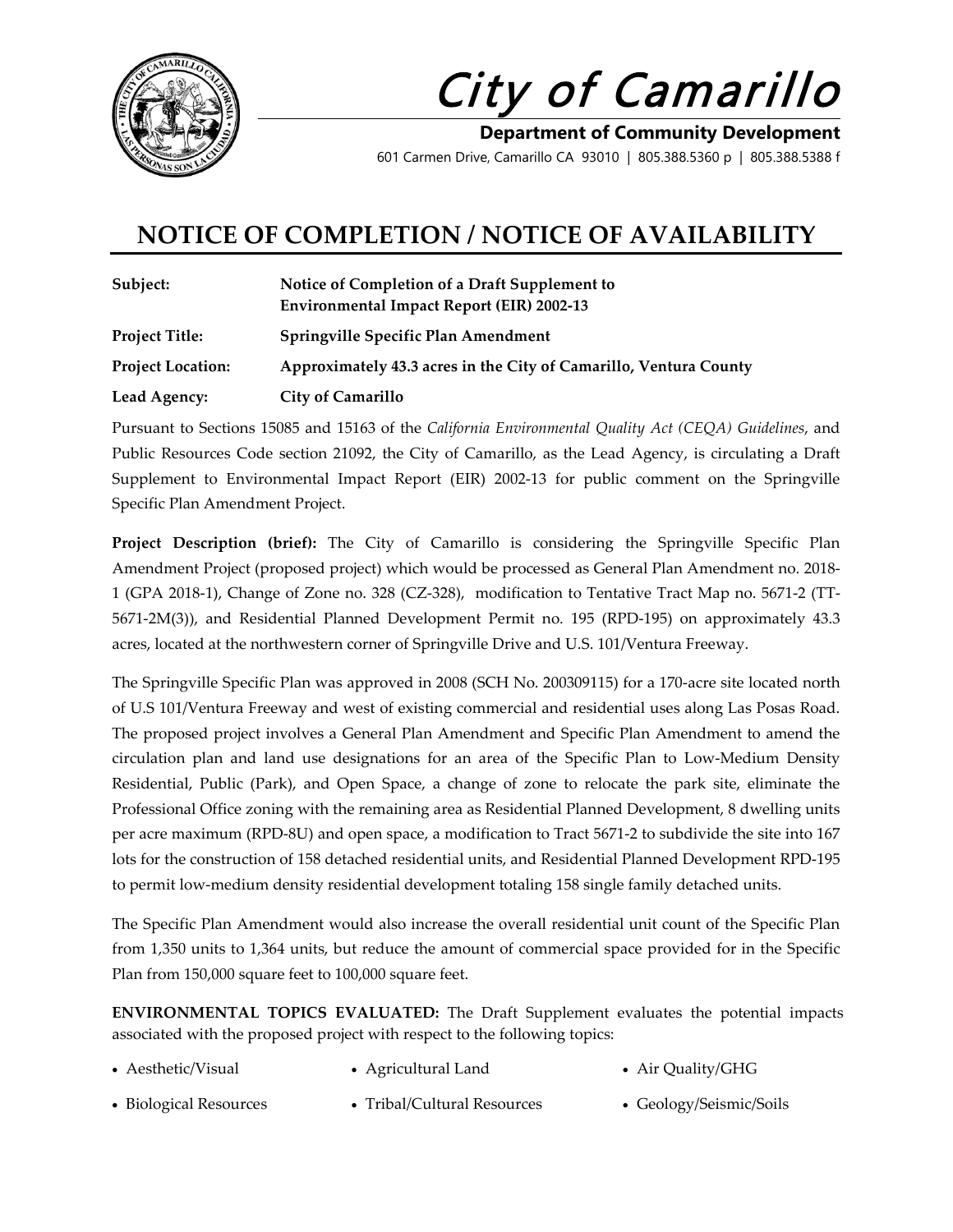## *Notice of Completion / Notice of Availability Springville Specific Plan Amendment Draft Supplement to EIR 2002-13*

- 
- Water Supply/Groundwater Hazards & Hazardous Materials Hydrology & Water Quality
- Land Use & Planning Schools Population & Housing
	-
- 
- Public Services/Facilities Recreation/Parks Transportation & Traffic
- Utilities & Service Systems Drainage 1999 Wetland/Riparian
- Noise

**PROJECT IMPACTS:** All impacts of the project with the exception of historic resources would be the same or less than those evaluated in Certified EIR 2002-13 for the Springville Specific Plan. The project may result in significant and unavoidable impacts to a significant historical residence. Mitigation measures are recommended to preserve the historic significance of the residence or to document and record the historic residence. The project site is not known to contain any significant hazardous waste contamination under Section 65962.5 of the Government Code.

**DOCUMENT AVAILABILITY:** The Draft Supplement to EIR 2002-13 is available for review at the following locations:

- City of Camarillo Department of Community Development, 601 Carmen Drive, Camarillo, CA 93010
- City of Camarillo website:

[https://www.cityofcamarillo.org/departments/community\\_development/pending\\_projects.php](https://www.cityofcamarillo.org/departments/community_development/pending_projects.php)

In the event City Hall is closed while the Ventura County Public Health Officer's Stay Well at Home Order is still in effect, you may contact Jaclyn Lee, Principal Planner at (805) 383-5616 or via e-mail at jlee@cityofcamarillo.org to make an appointment to review the project file. Hard or electronic copies of the Draft Supplement to the EIR can be purchased at the City of Camarillo Department of Community Development for the City's cost of production.

## **REVIEW PERIOD: The 45-day public review period for the Draft Supplement to the EIR begins on June 12, 2020 and ends on July 27, 2020.**

**COMMENTS:** Written comments may be sent to:

Attention: Jaclyn Lee, AICP, Principal Planner City of Camarillo 601 Carmen Drive Camarillo, CA 93010

Comments may also be sent by fax to (805) 388-5388 or by e-mail to **jlee@cityofcamarillo.org**. Please put "Springville Supplement to EIR" in the subject line.

**PUBLIC HEARING:** Written and oral comments regarding the Draft Supplement to the EIR may also be submitted at public hearings that will be held before the City of Camarillo Planning Commission and City Council. The date, time, and place of future public hearings will be appropriately notified per City and CEQA requirements.